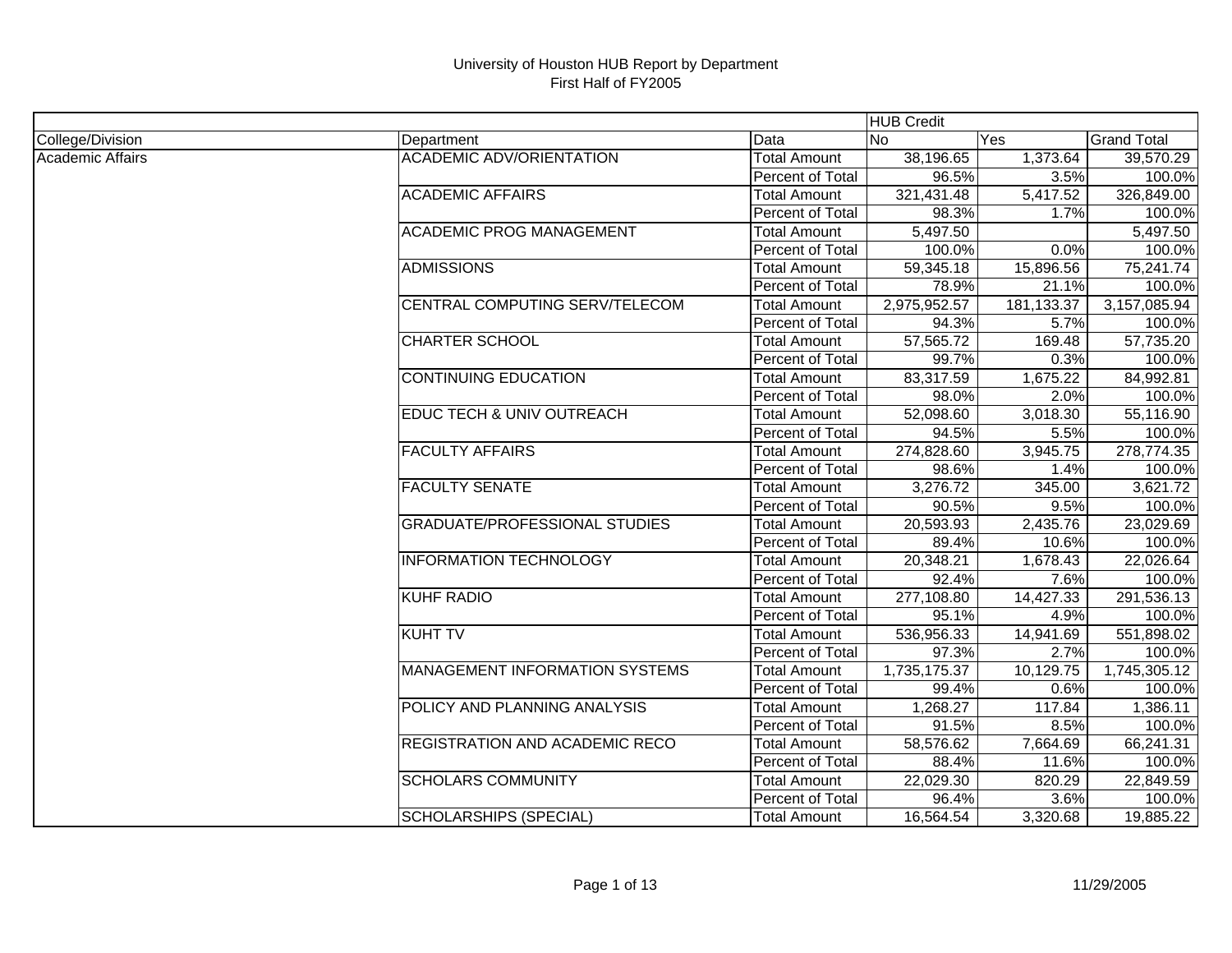|                                   |                                       |                     | <b>HUB Credit</b> |              |                    |
|-----------------------------------|---------------------------------------|---------------------|-------------------|--------------|--------------------|
| College/Division                  | Department                            | Data                | lNo               | Yes          | <b>Grand Total</b> |
|                                   |                                       | Percent of Total    | 83.3%             | 16.7%        | 100.0%             |
|                                   | SCHOLARSHIPS AND FINANCIAL AID        | <b>Total Amount</b> | 40,275.48         | 4,602.56     | 44,878.04          |
|                                   |                                       | Percent of Total    | 89.7%             | 10.3%        | 100.0%             |
|                                   | SECURITY AND DISASTER RECOVERY        | <b>Total Amount</b> | 1,852.20          |              | 1,852.20           |
|                                   |                                       | Percent of Total    | 100.0%            | 0.0%         | 100.0%             |
|                                   | TECHNOLOGY SUPPORT SERVICES           | <b>Total Amount</b> | 1,726,384.52      | 282,546.36   | 2,008,930.88       |
|                                   |                                       | Percent of Total    | 85.9%             | 14.1%        | 100.0%             |
| Academic Affairs Total Amount     |                                       |                     | 8,328,644.18      | 555,660.22   | 8,884,304.40       |
| Academic Affairs Percent of Total |                                       |                     | 93.7%             | 6.3%         | 100.0%             |
| <b>Administration and Finance</b> | <b>ACCOUNTS PAYABLE</b>               | <b>Total Amount</b> |                   | 12,844.31    | 12,844.31          |
|                                   |                                       | Percent of Total    | 0.0%              | 100.0%       | 100.0%             |
|                                   | <b>ADMIN - FINANCIAL SVCS</b>         | <b>Total Amount</b> | 19,037.34         | 24,896.40    | 43,933.74          |
|                                   |                                       | Percent of Total    | 43.3%             | 56.7%        | 100.0%             |
|                                   | <b>ADMINISTRATION &amp; FINANCE</b>   | <b>Total Amount</b> | 20,859.76         | 43,384.25    | 64,244.01          |
|                                   |                                       | Percent of Total    | 32.5%             | 67.5%        | 100.0%             |
|                                   | <b>AUXILIARY SERVICES</b>             | <b>Total Amount</b> | 469.39            |              | 469.39             |
|                                   |                                       | Percent of Total    | 100.0%            | 0.0%         | 100.0%             |
|                                   | AVCIAVP-ADMINISTRATION                | <b>Total Amount</b> | 73,555.97         | (11.49)      | 73,544.48          |
|                                   |                                       | Percent of Total    | 100.0%            | 0.0%         | 100.0%             |
|                                   | <b>BUDGET</b>                         | <b>Total Amount</b> | 10,173.23         |              | 10,173.23          |
|                                   |                                       | Percent of Total    | 100.0%            | 0.0%         | 100.0%             |
|                                   | <b>BUSINESS SERVICES</b>              | <b>Total Amount</b> | 39.45             |              | 39.45              |
|                                   |                                       | Percent of Total    | 100.0%            | 0.0%         | 100.0%             |
|                                   | <b>ENVIRONMENTAL HEALTH RISK MGMT</b> | <b>Total Amount</b> | 1,183,274.15      | 16,959.75    | 1,200,233.90       |
|                                   |                                       | Percent of Total    | 98.6%             | 1.4%         | 100.0%             |
|                                   | <b>FACILITIES &amp; PLANNING</b>      | Total Amount        | 7,124,545.97      | 8,871,021.19 | 15,995,567.16      |
|                                   |                                       | Percent of Total    | 44.5%             | 55.5%        | 100.0%             |
|                                   | <b>FINANCE</b>                        | <b>Total Amount</b> | 127,594.12        | 25,646.26    | 153,240.38         |
|                                   |                                       | Percent of Total    | 83.3%             | 16.7%        | 100.0%             |
|                                   | <b>FINANCIAL REPORTING</b>            | <b>Total Amount</b> | 7,903.80          | 19,648.81    | 27,552.61          |
|                                   |                                       | Percent of Total    | 28.7%             | 71.3%        | 100.0%             |
|                                   | <b>HUB PROGRAMS</b>                   | <b>Total Amount</b> | 1,501.10          | 481.05       | 1,982.15           |
|                                   |                                       | Percent of Total    | 75.7%             | 24.3%        | 100.0%             |
|                                   | <b>HUMAN RESOURCES</b>                | <b>Total Amount</b> | 47,499.46         | 7,961.06     | 55,460.52          |
|                                   |                                       | Percent of Total    | 85.6%             | 14.4%        | 100.0%             |
|                                   | <b>INST - FINANCIAL ACCOUNTING</b>    | <b>Total Amount</b> | 10,900.00         |              | 10,900.00          |
|                                   |                                       | Percent of Total    | 100.0%            | 0.0%         | 100.0%             |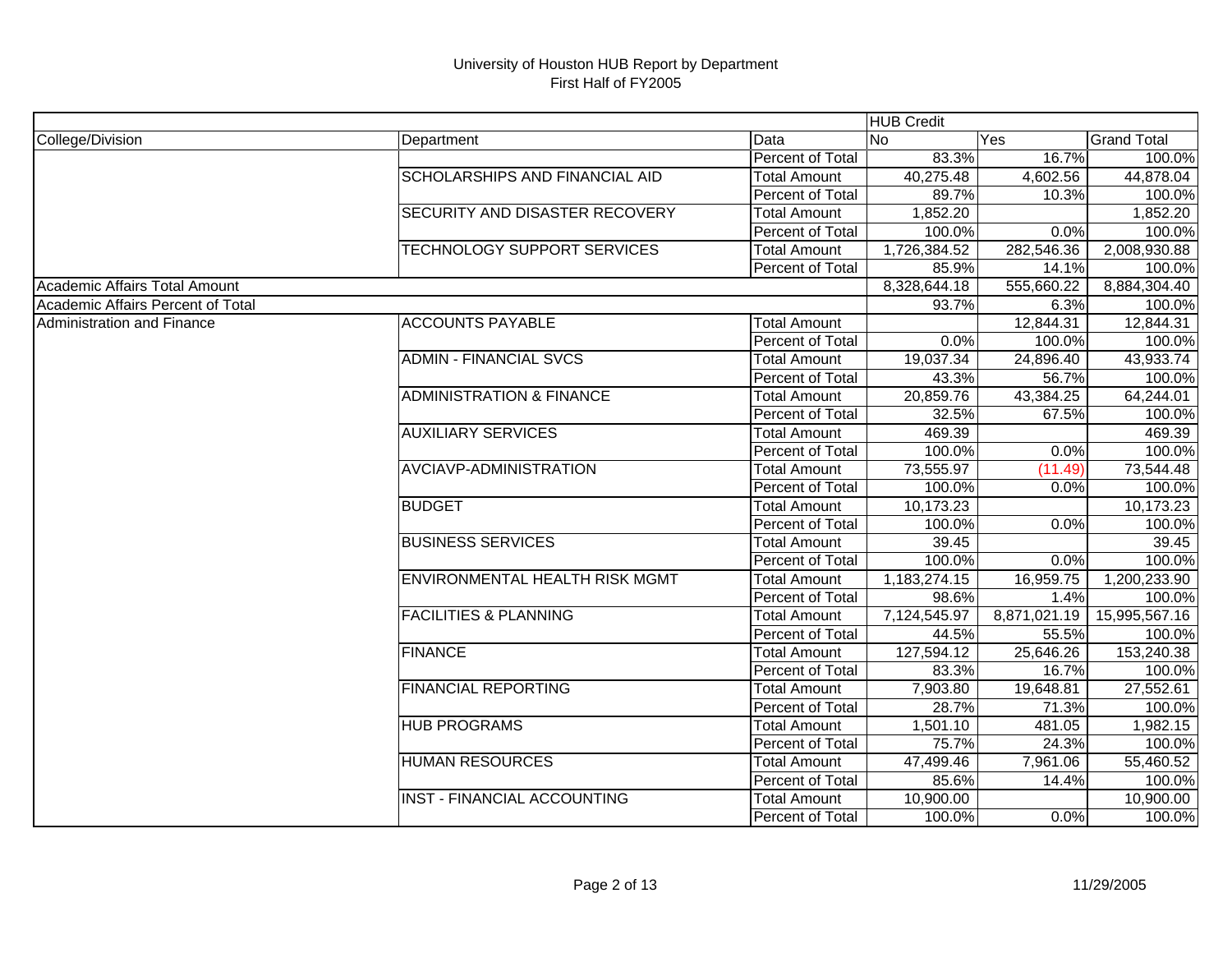|                                             |                                   |                     | <b>HUB Credit</b> |              |                    |
|---------------------------------------------|-----------------------------------|---------------------|-------------------|--------------|--------------------|
| College/Division                            | Department                        | Data                | N <sub>o</sub>    | Yes          | <b>Grand Total</b> |
|                                             | <b>INST - PLANT</b>               | <b>Total Amount</b> | 18,733,785.64     | 75,309.59    | 18,809,095.23      |
|                                             |                                   | Percent of Total    | 99.6%             | 0.4%         | 100.0%             |
|                                             | <b>ONE CARD PROGRAM</b>           | <b>Total Amount</b> | 127,788.68        | 4,970.50     | 132,759.18         |
|                                             |                                   | Percent of Total    | 96.3%             | 3.7%         | 100.0%             |
|                                             | PARKING & TRANSPORTATION          | <b>Total Amount</b> | 610,801.54        | 4,477.20     | 615,278.74         |
|                                             |                                   | Percent of Total    | 99.3%             | 0.7%         | 100.0%             |
|                                             | PHY PLANT-ADMINISTRATION          | <b>Total Amount</b> | 229,074.16        | 4,581.85     | 233,656.01         |
|                                             |                                   | Percent of Total    | 98.0%             | 2.0%         | 100.0%             |
|                                             | PHY PLANT-AUTOMOTIVE              | <b>Total Amount</b> | 99,235.53         | 1,488.16     | 100,723.69         |
|                                             |                                   | Percent of Total    | 98.5%             | 1.5%         | 100.0%             |
|                                             | PHY PLANT-BLDG MAINT              | <b>Total Amount</b> | 151,499.96        | 43,244.49    | 194,744.45         |
|                                             |                                   | Percent of Total    | 77.8%             | 22.2%        | 100.0%             |
|                                             | PHY PLANT-CUSTODIAL SVCS          | <b>Total Amount</b> | 46,509.20         | 898.11       | 47,407.31          |
|                                             |                                   | Percent of Total    | 98.1%             | 1.9%         | 100.0%             |
|                                             | PHY PLANT-GROUNDS MAINT           | <b>Total Amount</b> | 74,199.42         | 5,380.41     | 79,579.83          |
|                                             |                                   | Percent of Total    | 93.2%             | 6.8%         | 100.0%             |
|                                             | PHY PLANT-SOLID WASTE             | Total Amount        | 28,404.70         |              | 28,404.70          |
|                                             |                                   | Percent of Total    | 100.0%            | 0.0%         | 100.0%             |
|                                             | PHY PLANT-UTILITIES               | <b>Total Amount</b> | 478,077.52        | 49,928.98    | 528,006.50         |
|                                             |                                   | Percent of Total    | 90.5%             | 9.5%         | 100.0%             |
|                                             | <b>POLICE</b>                     | <b>Total Amount</b> | 316,458.52        | 11,462.33    | 327,920.85         |
|                                             |                                   | Percent of Total    | 96.5%             | 3.5%         | 100.0%             |
|                                             | <b>POSTAL SERVICES</b>            | <b>Total Amount</b> | 24,994.43         | 896.32       | 25,890.75          |
|                                             |                                   | Percent of Total    | 96.5%             | 3.5%         | 100.0%             |
|                                             | <b>PRINTING</b>                   | <b>Total Amount</b> | 224,096.72        | 3,064.18     | 227,160.90         |
|                                             |                                   | Percent of Total    | 98.7%             | 1.3%         | 100.0%             |
|                                             | <b>PURCHASING</b>                 | Total Amount        | 706.16            | 754.92       | 1,461.08           |
|                                             |                                   | Percent of Total    | 48.3%             | 51.7%        | 100.0%             |
|                                             | <b>STUDENT FINANCIAL SERVICES</b> | <b>Total Amount</b> | 532,968.87        | 502.86       | 533,471.73         |
|                                             |                                   | Percent of Total    | 99.9%             | 0.1%         | 100.0%             |
|                                             | <b>TAX ACCOUNTING</b>             | <b>Total Amount</b> | 24.73             |              | 24.73              |
|                                             |                                   | Percent of Total    | 100.0%            | 0.0%         | 100.0%             |
| Administration and Finance Total Amount     |                                   |                     | 30,305,979.52     | 9,229,791.49 | 39,535,771.01      |
| Administration and Finance Percent of Total |                                   |                     | 76.7%             | 23.3%        | 100.0%             |
| Architecture                                | <b>DEAN, ARCHITECTURE</b>         | <b>Total Amount</b> | 131,586.61        | 9,849.41     | 141,436.02         |
|                                             |                                   | Percent of Total    | 93.0%             | 7.0%         | 100.0%             |
| Architecture Total Amount                   |                                   |                     | 131,586.61        | 9,849.41     | 141,436.02         |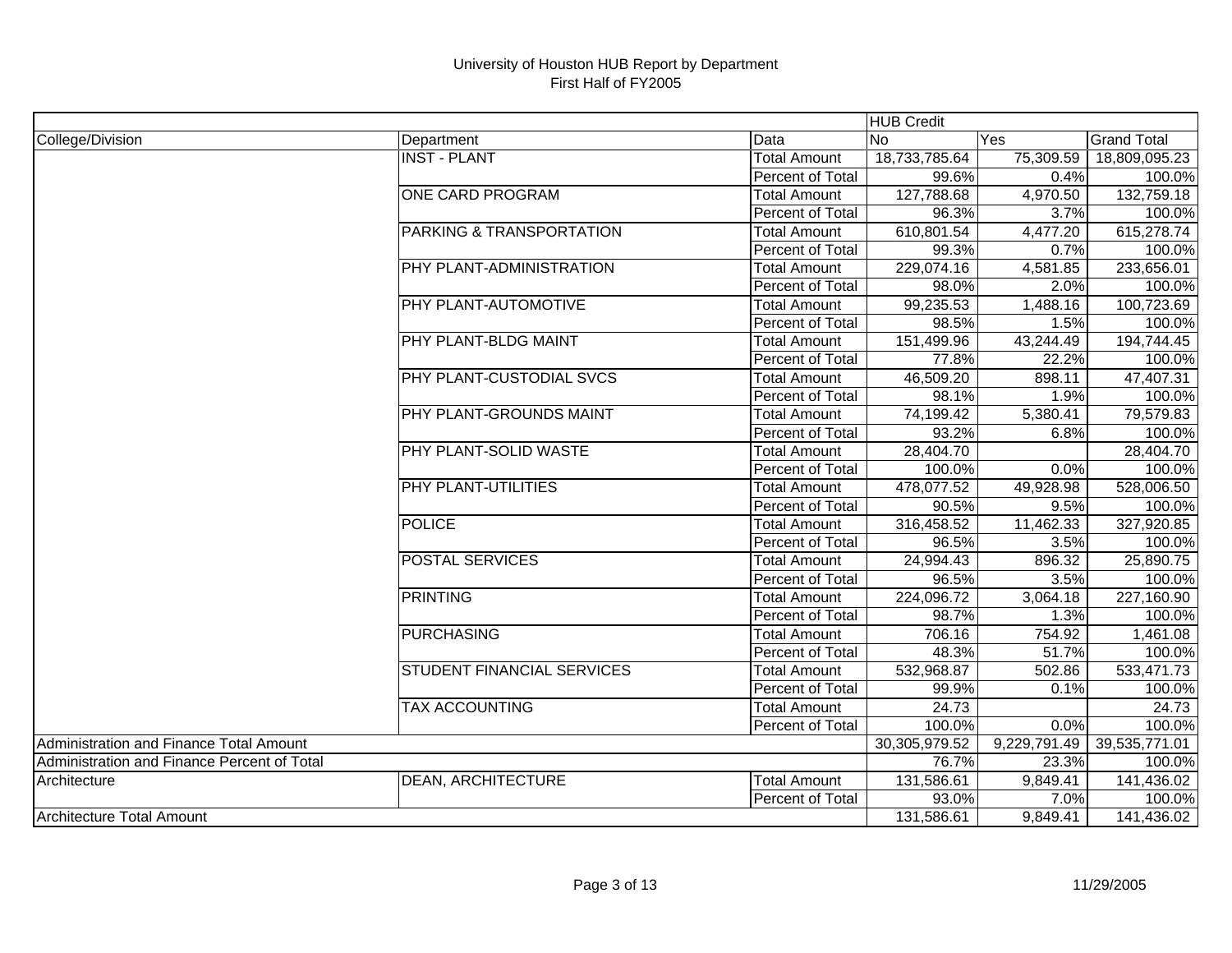|                                                  |                                           |                         | <b>HUB Credit</b> |            |                    |
|--------------------------------------------------|-------------------------------------------|-------------------------|-------------------|------------|--------------------|
| College/Division                                 | Department                                | Data                    | <b>No</b>         | Yes        | <b>Grand Total</b> |
| Architecture Percent of Total                    |                                           |                         | 93.0%             | 7.0%       | 100.0%             |
| <b>Business Administration</b>                   | <b>ACCOUNTANCY AND TAXATION</b>           | <b>Total Amount</b>     | 37,236.18         | 2,135.77   | 39,371.95          |
|                                                  |                                           | Percent of Total        | 94.6%             | 5.4%       | 100.0%             |
|                                                  | <b>CBA CAREER SERVICES CTR</b>            | <b>Total Amount</b>     | 37,093.95         | 3,544.79   | 40,638.74          |
|                                                  |                                           | Percent of Total        | 91.3%             | 8.7%       | 100.0%             |
|                                                  | <b>CTR FOR ENTREPRENEURSHIP &amp; INN</b> | <b>Total Amount</b>     | 14,360.65         | 3,131.59   | 17,492.24          |
|                                                  |                                           | <b>Percent of Total</b> | 82.1%             | 17.9%      | 100.0%             |
|                                                  | CTR FOR EXECUTIVE DEVELOPMENT             | <b>Total Amount</b>     | 16,164.93         | 3,422.04   | 19,586.97          |
|                                                  |                                           | Percent of Total        | 82.5%             | 17.5%      | 100.0%             |
|                                                  | <b>DEAN, BUSINESS ADMINISTRATION</b>      | <b>Total Amount</b>     | 649,855.92        | 14,583.69  | 664,439.61         |
|                                                  |                                           | Percent of Total        | 97.8%             | 2.2%       | 100.0%             |
|                                                  | <b>DECISION AND INFORMATION SCIEN</b>     | <b>Total Amount</b>     | 30,532.87         | 3,872.79   | 34,405.66          |
|                                                  |                                           | Percent of Total        | 88.7%             | 11.3%      | 100.0%             |
|                                                  | <b>EXECUTIVE DEGREE PROGRAMS</b>          | <b>Total Amount</b>     | 144,963.27        | 104,676.71 | 249,639.98         |
|                                                  |                                           | Percent of Total        | 58.1%             | 41.9%      | 100.0%             |
|                                                  | <b>FINANCE</b>                            | <b>Total Amount</b>     | 16,129.97         | 221.59     | 16,351.56          |
|                                                  |                                           | Percent of Total        | 98.6%             | 1.4%       | 100.0%             |
|                                                  | <b>GULF COAST SMALL BUS. DEVEL CE</b>     | <b>Total Amount</b>     | 277,457.98        | 16,556.08  | 294,014.06         |
|                                                  |                                           | Percent of Total        | 94.4%             | 5.6%       | 100.0%             |
|                                                  | <b>INFORMATION SYSTEMS RESEARCH C</b>     | <b>Total Amount</b>     | 1,603.50          |            | 1,603.50           |
|                                                  |                                           | <b>Percent of Total</b> | 100.0%            | 0.0%       | 100.0%             |
|                                                  | <b>MANAGEMENT</b>                         | <b>Total Amount</b>     | 8,868.67          |            | 8,868.67           |
|                                                  |                                           | <b>Percent of Total</b> | 100.0%            | 0.0%       | 100.0%             |
|                                                  | <b>MARKETING</b>                          | <b>Total Amount</b>     | 93,640.17         | 11,135.61  | 104,775.78         |
|                                                  |                                           | Percent of Total        | 89.4%             | 10.6%      | 100.0%             |
|                                                  | <b>MBA STUDENT SERVICES CENTER</b>        | <b>Total Amount</b>     | 4,804.99          | 2,335.67   | 7,140.66           |
|                                                  |                                           | Percent of Total        | 67.3%             | 32.7%      | 100.0%             |
|                                                  | OFFICE OF STUDENT SERVICES                | <b>Total Amount</b>     | 20,871.62         | 2,908.00   | 23,779.62          |
|                                                  |                                           | Percent of Total        | 87.8%             | 12.2%      | 100.0%             |
|                                                  | <b>RESEARCH AND INSTR COMPUTING S</b>     | <b>Total Amount</b>     | 119,853.97        | 5,029.80   | 124,883.77         |
|                                                  |                                           | Percent of Total        | 96.0%             | 4.0%       | 100.0%             |
| <b>Business Administration Total Amount</b>      |                                           |                         | 1,473,438.64      | 173,554.13 | 1,646,992.77       |
| <b>IBusiness Administration Percent of Total</b> |                                           |                         | 89.5%             | 10.5%      | 100.0%             |
| Education                                        | CENTER FOR INFO TECH IN EDUCATION         | <b>Total Amount</b>     | 139,497.26        | 20,252.00  | 159,749.26         |
|                                                  |                                           | Percent of Total        | 87.3%             | 12.7%      | 100.0%             |
|                                                  | <b>CONSISTENCY MGMT &amp; COOP DISCIP</b> | <b>Total Amount</b>     | 338,495.78        | 25,588.55  | 364,084.33         |
|                                                  |                                           | Percent of Total        | 93.0%             | 7.0%       | 100.0%             |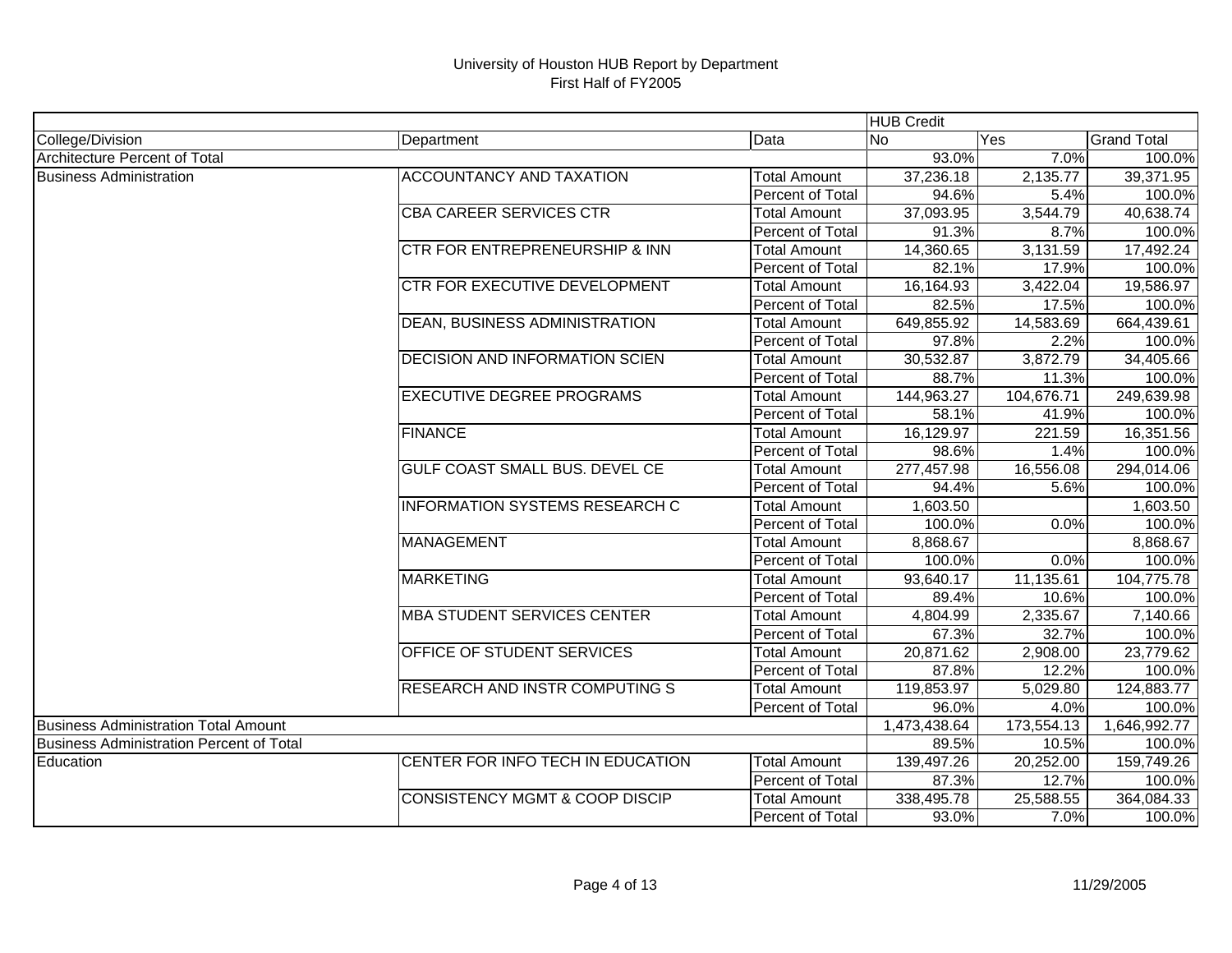|                                   |                                       |                     | <b>HUB Credit</b> |           |                    |
|-----------------------------------|---------------------------------------|---------------------|-------------------|-----------|--------------------|
| College/Division                  | Department                            | Data                | No                | Yes       | <b>Grand Total</b> |
|                                   | <b>CURRICULUM AND INSTRUCTION</b>     | Total Amount        | 281,208.34        | 1,962.44  | 283,170.78         |
|                                   |                                       | Percent of Total    | 99.3%             | 0.7%      | 100.0%             |
|                                   | <b>DEAN, EDUCATION</b>                | <b>Total Amount</b> | 291,217.37        | 7,890.57  | 299,107.94         |
|                                   |                                       | Percent of Total    | 97.4%             | 2.6%      | 100.0%             |
|                                   | EDU. LEADERSHIP & CULTURAL STU        | <b>Total Amount</b> | 30,056.20         | 4,483.10  | 34,539.30          |
|                                   |                                       | Percent of Total    | 87.0%             | 13.0%     | 100.0%             |
|                                   | EDUCATIONAL PSYCHOLOGY                | <b>Total Amount</b> | 15,691.97         | 3,493.67  | 19,185.64          |
|                                   |                                       | Percent of Total    | 81.8%             | 18.2%     | 100.0%             |
|                                   | HEALTH AND HUMAN PERFORMANCE          | <b>Total Amount</b> | 93,028.07         | 4,971.25  | 97,999.32          |
|                                   |                                       | Percent of Total    | 94.9%             | 5.1%      | 100.0%             |
|                                   | HUMAN DEVELOPMENT LAB                 | <b>Total Amount</b> | 31,148.09         |           | 31,148.09          |
|                                   |                                       | Percent of Total    | 100.0%            | 0.0%      | 100.0%             |
|                                   | <b>TEACHER EDUCATION AND CERTIFIC</b> | <b>Total Amount</b> | 16,831.45         | 2,029.71  | 18,861.16          |
|                                   |                                       | Percent of Total    | 89.2%             | 10.8%     | 100.0%             |
|                                   | TEX CTR FOR UNIV/SCHOOL PRTSHP        | <b>Total Amount</b> | 42,122.27         | 13,628.00 | 55,750.27          |
|                                   |                                       | Percent of Total    | 75.6%             | 24.4%     | 100.0%             |
| <b>Education Total Amount</b>     |                                       |                     | 1,279,296.80      | 84,299.29 | 1,363,596.09       |
| <b>Education Percent of Total</b> |                                       |                     | 93.8%             | 6.2%      | 100.0%             |
| Engineering                       | <b>CHEMICAL ENGINEERING</b>           | <b>Total Amount</b> | 215,614.46        | 963.00    | 216,577.46         |
|                                   |                                       | Percent of Total    | 99.6%             | 0.4%      | 100.0%             |
|                                   | <b>CIVIL ENGINEERING</b>              | <b>Total Amount</b> | 238,123.82        | 20,864.00 | 258,987.82         |
|                                   |                                       | Percent of Total    | 91.9%             | 8.1%      | 100.0%             |
|                                   | <b>COMPOSITE ENGR APPLICATIONS CT</b> | <b>Total Amount</b> | 21,303.64         |           | 21,303.64          |
|                                   |                                       | Percent of Total    | 100.0%            | 0.0%      | 100.0%             |
|                                   | <b>CTR FOR INNOVATIVE GROUTING</b>    | Total Amount        | 2,244.56          |           | 2,244.56           |
|                                   |                                       | Percent of Total    | 100.0%            | 0.0%      | 100.0%             |
|                                   | CTR FOR NEURO-ENG & COGNITIVE SCIENCE | <b>Total Amount</b> | 314.91            |           | 314.91             |
|                                   |                                       | Percent of Total    | 100.0%            | 0.0%      | 100.0%             |
|                                   | <b>DEAN, ENGINEERING</b>              | <b>Total Amount</b> | 293,046.47        | 46,992.56 | 340,039.03         |
|                                   |                                       | Percent of Total    | 86.2%             | 13.8%     | 100.0%             |
|                                   | <b>ELECTRICAL ENGINEERING</b>         | <b>Total Amount</b> | 292,344.81        | 2,602.53  | 294,947.34         |
|                                   |                                       | Percent of Total    | 99.1%             | 0.9%      | 100.0%             |
|                                   | <b>ENGINEERING SERVICES</b>           | <b>Total Amount</b> | 20,041.46         | 334.85    | 20,376.31          |
|                                   |                                       | Percent of Total    | 98.4%             | 1.6%      | 100.0%             |
|                                   | <b>INDUSTRIAL ENGINEERING</b>         | <b>Total Amount</b> | 111,457.57        | 406.15    | 111,863.72         |
|                                   |                                       | Percent of Total    | 99.6%             | 0.4%      | 100.0%             |
|                                   | <b>MECHANICAL ENGINEERING</b>         | <b>Total Amount</b> | 245,672.25        | 5,489.85  | 251,162.10         |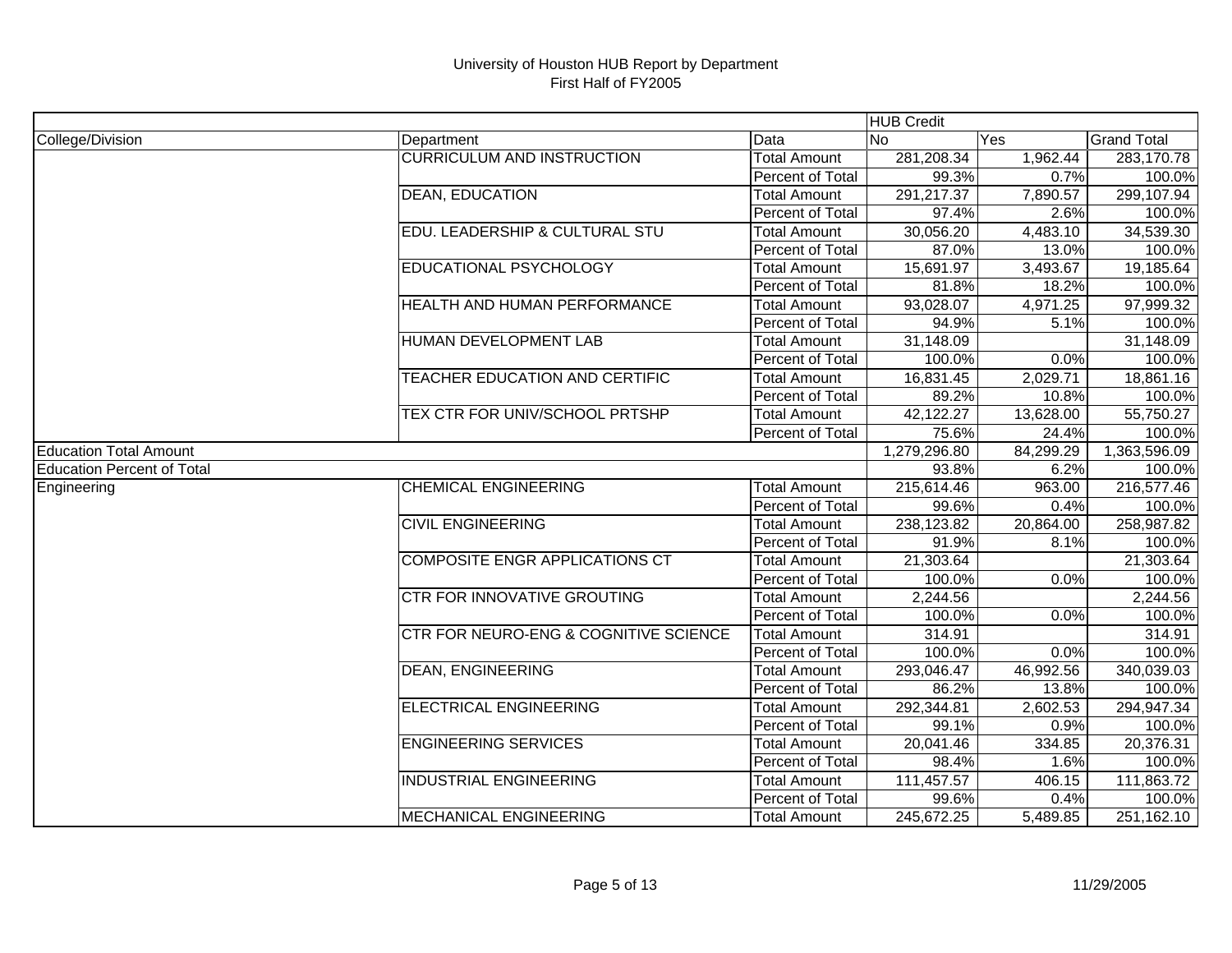|                                                  |                                |                         | <b>HUB Credit</b> |           |                    |
|--------------------------------------------------|--------------------------------|-------------------------|-------------------|-----------|--------------------|
| College/Division                                 | Department                     | Data                    | No.               | Yes       | <b>Grand Total</b> |
|                                                  |                                | Percent of Total        | 97.8%             | 2.2%      | 100.0%             |
|                                                  | <b>TMAC</b>                    | <b>Total Amount</b>     | 24,848.99         |           | 24,848.99          |
|                                                  |                                | Percent of Total        | 100.0%            | 0.0%      | 100.0%             |
| <b>Engineering Total Amount</b>                  |                                |                         | 1,465,012.94      | 77,652.94 | 1,542,665.88       |
| Engineering Percent of Total                     |                                |                         | 95.0%             | 5.0%      | 100.0%             |
| <b>Graduate School of Social Work</b>            | <b>AMERICAN HUMANICS</b>       | <b>Total Amount</b>     | 496.33            |           | 496.33             |
|                                                  |                                | <b>Percent of Total</b> | 100.0%            | 0.0%      | 100.0%             |
|                                                  | <b>DEAN, SOCIAL WORK</b>       | <b>Total Amount</b>     | 22,412.05         | 39.53     | 22,451.58          |
|                                                  |                                | Percent of Total        | 99.8%             | 0.2%      | 100.0%             |
|                                                  | <b>DEVELOPMENT</b>             | <b>Total Amount</b>     | 83.72             |           | 83.72              |
|                                                  |                                | Percent of Total        | 100.0%            | 0.0%      | 100.0%             |
|                                                  | <b>FIELD OFFICE</b>            | <b>Total Amount</b>     | 2,394.66          | 346.47    | 2,741.13           |
|                                                  |                                | Percent of Total        | 87.4%             | 12.6%     | 100.0%             |
|                                                  | <b>LEARNING CENTER</b>         | <b>Total Amount</b>     | 288.00            |           | 288.00             |
|                                                  |                                | Percent of Total        | 100.0%            | 0.0%      | 100.0%             |
|                                                  | <b>MSW ADMISSIONS OFFICE</b>   | <b>Total Amount</b>     | 981.98            | 2,314.46  | 3,296.44           |
|                                                  |                                | Percent of Total        | 29.8%             | 70.2%     | 100.0%             |
|                                                  | <b>MSW PROGRAM</b>             | <b>Total Amount</b>     | 3,013.52          | 46.95     | 3,060.47           |
|                                                  |                                | Percent of Total        | 98.5%             | 1.5%      | 100.0%             |
|                                                  | PHD PROGRAM                    | <b>Total Amount</b>     | 966.29            |           | 966.29             |
|                                                  |                                | Percent of Total        | 100.0%            | 0.0%      | 100.0%             |
|                                                  | SOC WRK ACADEMY FOR RSRCH/PRAC | <b>Total Amount</b>     | 39,835.18         | 6,653.60  | 46,488.78          |
|                                                  |                                | Percent of Total        | 85.7%             | 14.3%     | 100.0%             |
| Graduate School of Social Work Total Amount      |                                |                         | 70,471.73         | 9,401.01  | 79,872.74          |
| Graduate School of Social Work Percent of Total  |                                |                         | 88.2%             | 11.8%     | 100.0%             |
| <b>Honors College</b>                            | DEAN, HONORS COLLEGE           | <b>Total Amount</b>     | 96,030.71         | 3,861.06  | 99,891.77          |
|                                                  |                                | Percent of Total        | 96.1%             | 3.9%      | 100.0%             |
|                                                  | <b>HONORS COLLEGE</b>          | Total Amount            | 8,806.60          |           | 8,806.60           |
|                                                  |                                | Percent of Total        | 100.0%            | 0.0%      | 100.0%             |
| Honors College Total Amount                      |                                |                         | 104,837.31        | 3,861.06  | 108,698.37         |
| Honors College Percent of Total                  |                                |                         | 96.4%             | 3.6%      | 100.0%             |
| <b>Hotel and Restaurant Management</b>           | DEAN, HOTEL & RESTAURANT MANAG | <b>Total Amount</b>     | 58,722.27         | 3,037.66  | 61,759.93          |
|                                                  |                                | Percent of Total        | 95.1%             | 4.9%      | 100.0%             |
|                                                  | HOTEL AND RESTAURANT MANAGEMEN | <b>Total Amount</b>     | 450,737.45        | 33,412.04 | 484,149.49         |
|                                                  |                                | Percent of Total        | 93.1%             | 6.9%      | 100.0%             |
| Hotel and Restaurant Management Total Amount     |                                |                         | 509,459.72        | 36,449.70 | 545,909.42         |
| Hotel and Restaurant Management Percent of Total |                                |                         | 93.3%             | 6.7%      | 100.0%             |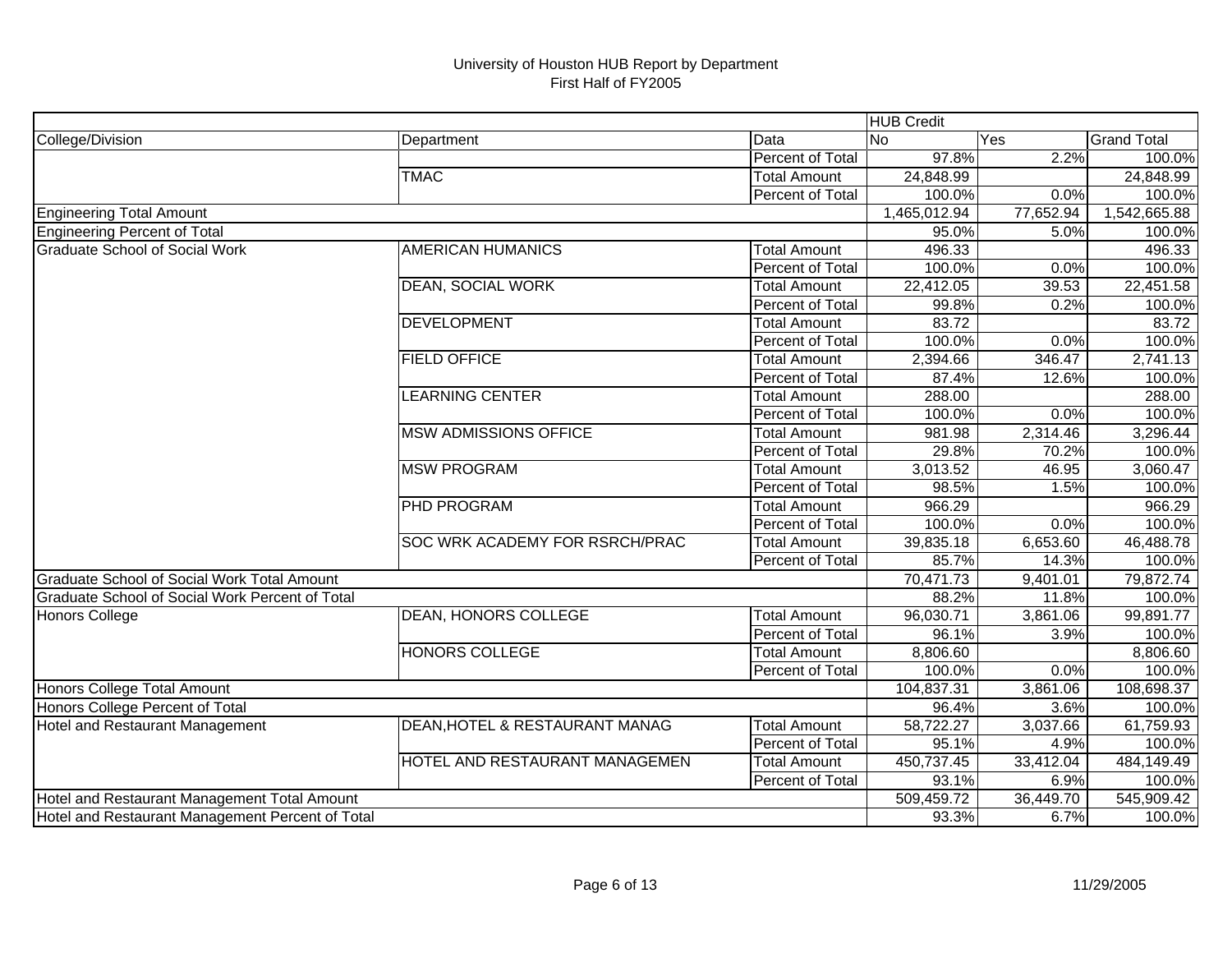|                                         |                                           |                         | <b>HUB Credit</b> |           |                         |
|-----------------------------------------|-------------------------------------------|-------------------------|-------------------|-----------|-------------------------|
| College/Division                        | Department                                | Data                    | <b>No</b>         | Yes       | <b>Grand Total</b>      |
| Law Center                              | <b>DEAN, LAW</b>                          | <b>Total Amount</b>     | 581,680.65        | 38,232.53 | 619,913.18              |
|                                         |                                           | Percent of Total        | 93.8%             | 6.2%      | 100.0%                  |
|                                         | <b>INST FOR ENRGY, LAW &amp; ENTRPRSE</b> | <b>Total Amount</b>     | 34,682.07         | 1,775.67  | 36,457.74               |
|                                         |                                           | Percent of Total        | 95.1%             | 4.9%      | 100.0%                  |
|                                         | <b>LAW</b>                                | <b>Total Amount</b>     | 8,295.90          |           | 8,295.90                |
|                                         |                                           | Percent of Total        | 100.0%            | 0.0%      | 100.0%                  |
|                                         | <b>LAW INFORMATION TECHNOLOGY</b>         | <b>Total Amount</b>     | 150,422.87        | 10,007.63 | 160,430.50              |
|                                         |                                           | Percent of Total        | 93.8%             | 6.2%      | 100.0%                  |
|                                         | <b>LAW LIBRARY</b>                        | <b>Total Amount</b>     | 50,418.65         |           | $\overline{50}$ ,418.65 |
|                                         |                                           | <b>Percent of Total</b> | 100.0%            | 0.0%      | 100.0%                  |
| Law Center Total Amount                 |                                           |                         | 825,500.14        | 50,015.83 | 875,515.97              |
| Law Center Percent of Total             |                                           |                         | 94.3%             | 5.7%      | 100.0%                  |
| <b>Liberal Arts and Social Sciences</b> | <b>AEROSPACE STUDIES</b>                  | <b>Total Amount</b>     | 15,424.59         | 5,409.29  | 20,833.88               |
|                                         |                                           | Percent of Total        | 74.0%             | 26.0%     | 100.0%                  |
|                                         | AFRICAN-AMERICAN STUDIES                  | <b>Total Amount</b>     | 10,792.56         | 634.20    | 11,426.76               |
|                                         |                                           | Percent of Total        | 94.4%             | 5.6%      | 100.0%                  |
|                                         | <b>ANTHROPOLOGY</b>                       | <b>Total Amount</b>     | 3,896.26          | 2,706.56  | 6,602.82                |
|                                         |                                           | Percent of Total        | 59.0%             | 41.0%     | 100.0%                  |
|                                         | <b>ART</b>                                | <b>Total Amount</b>     | 56,364.22         | 1,685.46  | 58,049.68               |
|                                         |                                           | Percent of Total        | 97.1%             | 2.9%      | 100.0%                  |
|                                         | <b>ARTE PUBLICO</b>                       | <b>Total Amount</b>     | 46,658.67         | 579.44    | 47,238.11               |
|                                         |                                           | Percent of Total        | 98.8%             | 1.2%      | 100.0%                  |
|                                         | <b>BAND</b>                               | <b>Total Amount</b>     | 126,816.41        |           | 126,816.41              |
|                                         |                                           | Percent of Total        | 100.0%            | 0.0%      | 100.0%                  |
|                                         | <b>BLAFFER GALLERY</b>                    | <b>Total Amount</b>     | 50,710.94         | 2,019.94  | 52,730.88               |
|                                         |                                           | Percent of Total        | 96.2%             | 3.8%      | 100.0%                  |
|                                         | CENTER FOR PUBLIC POLICY                  | <b>Total Amount</b>     | 3,101.51          | 349.60    | 3,451.11                |
|                                         |                                           | Percent of Total        | 89.9%             | 10.1%     | 100.0%                  |
|                                         | <b>COMMUNICATION</b>                      | <b>Total Amount</b>     | 363,944.33        | 41,480.48 | 405,424.81              |
|                                         |                                           | Percent of Total        | 89.8%             | 10.2%     | 100.0%                  |
|                                         | <b>COMMUNICATIONS DISORDERS</b>           | <b>Total Amount</b>     | 28,653.04         | 426.85    | 29,079.89               |
|                                         |                                           | Percent of Total        | 98.5%             | 1.5%      | 100.0%                  |
|                                         | DEAN, LIBERAL ARTS & SOC SCI              | <b>Total Amount</b>     | 190,812.86        | 57,727.89 | 248,540.75              |
|                                         |                                           | Percent of Total        | 76.8%             | 23.2%     | 100.0%                  |
|                                         | <b>ECONOMICS</b>                          | <b>Total Amount</b>     | 63,293.36         | 16,698.89 | 79,992.25               |
|                                         |                                           | Percent of Total        | 79.1%             | 20.9%     | 100.0%                  |
|                                         | <b>ENGLISH</b>                            | <b>Total Amount</b>     | 48,517.16         | 14,538.40 | 63,055.56               |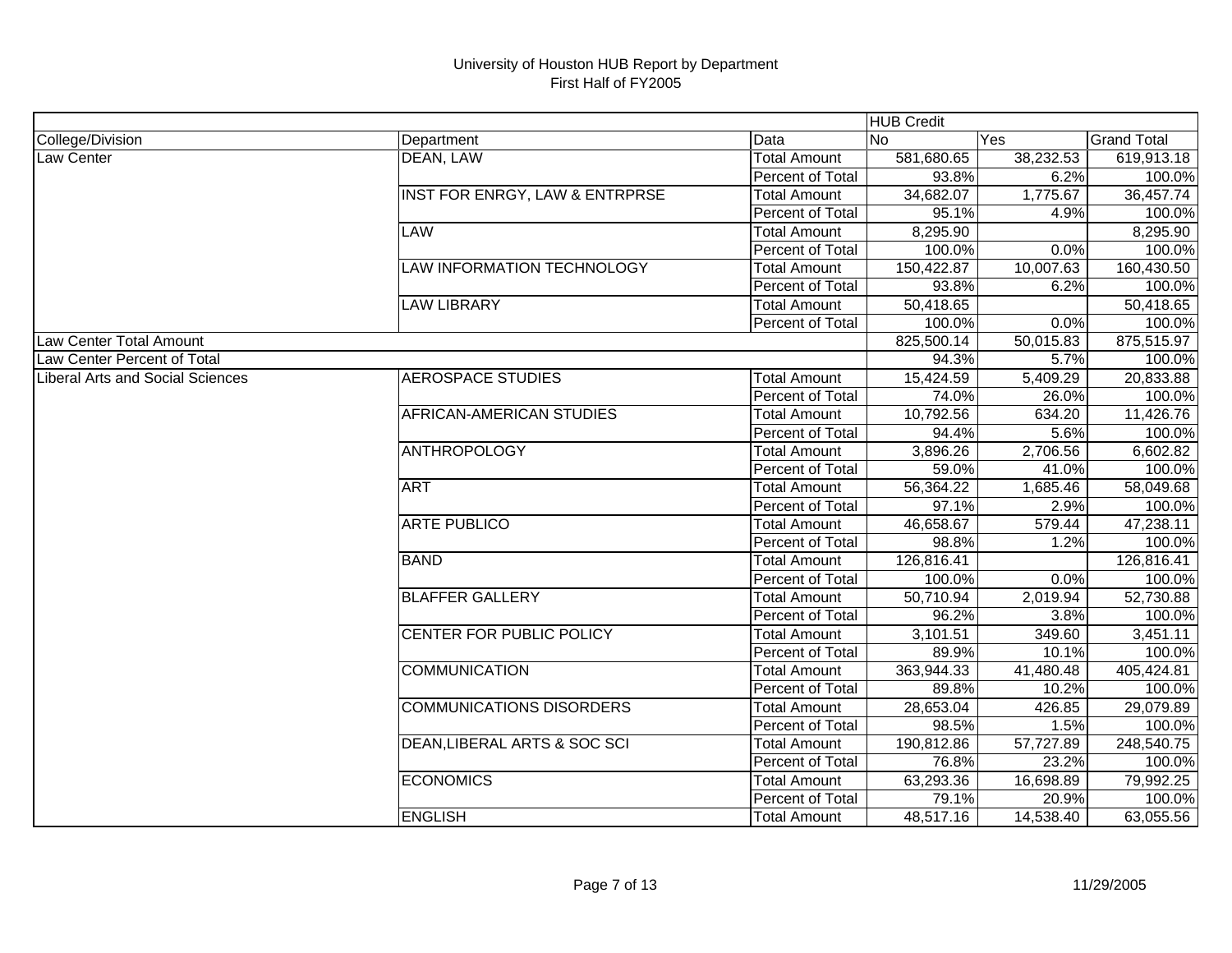|                                                   |                                          |                     | <b>HUB Credit</b> |            |                    |
|---------------------------------------------------|------------------------------------------|---------------------|-------------------|------------|--------------------|
| College/Division                                  | Department                               | Data                | No.               | Yes        | <b>Grand Total</b> |
|                                                   |                                          | Percent of Total    | 76.9%             | 23.1%      | 100.0%             |
|                                                   | <b>HISTORY</b>                           | <b>Total Amount</b> | 23,293.24         | 49.95      | 23,343.19          |
|                                                   |                                          | Percent of Total    | 99.8%             | 0.2%       | 100.0%             |
|                                                   | <b>MEXICAN-AMERICAN STUDIES</b>          | <b>Total Amount</b> | 28,878.50         | 1,725.87   | 30,604.37          |
|                                                   |                                          | Percent of Total    | 94.4%             | 5.6%       | 100.0%             |
|                                                   | <b>MILITARY SCIENCE</b>                  | <b>Total Amount</b> | 2,324.25          | 242.85     | 2,567.10           |
|                                                   |                                          | Percent of Total    | 90.5%             | 9.5%       | 100.0%             |
|                                                   | MODERN AND CLASSICAL LANGUAGES           | <b>Total Amount</b> | 47,307.10         | 19,351.55  | 66,658.65          |
|                                                   |                                          | Percent of Total    | 71.0%             | 29.0%      | 100.0%             |
|                                                   | <b>MUSIC</b>                             | <b>Total Amount</b> | 180,725.84        | 8,982.38   | 189,708.22         |
|                                                   |                                          | Percent of Total    | 95.3%             | 4.7%       | 100.0%             |
|                                                   | <b>PHILOSOPHY</b>                        | <b>Total Amount</b> | 14,507.59         |            | 14,507.59          |
|                                                   |                                          | Percent of Total    | 100.0%            | 0.0%       | 100.0%             |
|                                                   | POLITICAL SCIENCE                        | <b>Total Amount</b> | 34,916.53         | 6,313.67   | 41,230.20          |
|                                                   |                                          | Percent of Total    | 84.7%             | 15.3%      | 100.0%             |
|                                                   | <b>PSYCHOLOGY</b>                        | <b>Total Amount</b> | 126,407.31        | 232.44     | 126,639.75         |
|                                                   |                                          | Percent of Total    | 99.8%             | 0.2%       | 100.0%             |
|                                                   | <b>SOCIOLOGY</b>                         | <b>Total Amount</b> | 15,450.99         | 7,745.67   | 23,196.66          |
|                                                   |                                          | Percent of Total    | 66.6%             | 33.4%      | 100.0%             |
|                                                   | <b>THEATRE</b>                           | <b>Total Amount</b> | 47,374.39         | 2,360.70   | 49,735.09          |
|                                                   |                                          | Percent of Total    | 95.3%             | 4.7%       | 100.0%             |
|                                                   | <b>WOMEN'S STUDIES PROGRAM</b>           | <b>Total Amount</b> | 2,253.19          | 40.95      | 2,294.14           |
|                                                   |                                          | Percent of Total    | 98.2%             | 1.8%       | 100.0%             |
|                                                   | <b>WRITING CENTER</b>                    | <b>Total Amount</b> | 16,652.67         | 1,415.95   | 18,068.62          |
|                                                   |                                          | Percent of Total    | 92.2%             | 7.8%       | 100.0%             |
| Liberal Arts and Social Sciences Total Amount     |                                          |                     | 1,549,077.51      | 192,718.98 | 1,741,796.49       |
| Liberal Arts and Social Sciences Percent of Total |                                          |                     | 88.9%             | 11.1%      | 100.0%             |
| Library                                           | UNIVERSITY LIBRARIES                     | <b>Total Amount</b> | 1,169,252.36      | 104,292.00 | 1,273,544.36       |
|                                                   |                                          | Percent of Total    | 91.8%             | 8.2%       | 100.0%             |
| <b>Library Total Amount</b>                       |                                          |                     | 1,169,252.36      | 104,292.00 | 1,273,544.36       |
| <b>Library Percent of Total</b>                   |                                          |                     | 91.8%             | 8.2%       | 100.0%             |
| <b>Natural Science and Mathematics</b>            | <b>BIOCHEM &amp; BIOPHYS SCIENCE-OLD</b> | <b>Total Amount</b> | 9,949.87          |            | 9,949.87           |
|                                                   |                                          | Percent of Total    | 100.0%            | 0.0%       | 100.0%             |
|                                                   | <b>BIOLOGY &amp; BIOCHEMISTRY</b>        | <b>Total Amount</b> | 609,548.85        | 11,339.49  | 620,888.34         |
|                                                   |                                          | Percent of Total    | 98.2%             | 1.8%       | 100.0%             |
|                                                   | <b>CHEMISTRY</b>                         | <b>Total Amount</b> | 524,206.77        | 3,597.60   | 527,804.37         |
|                                                   |                                          | Percent of Total    | 99.3%             | 0.7%       | 100.0%             |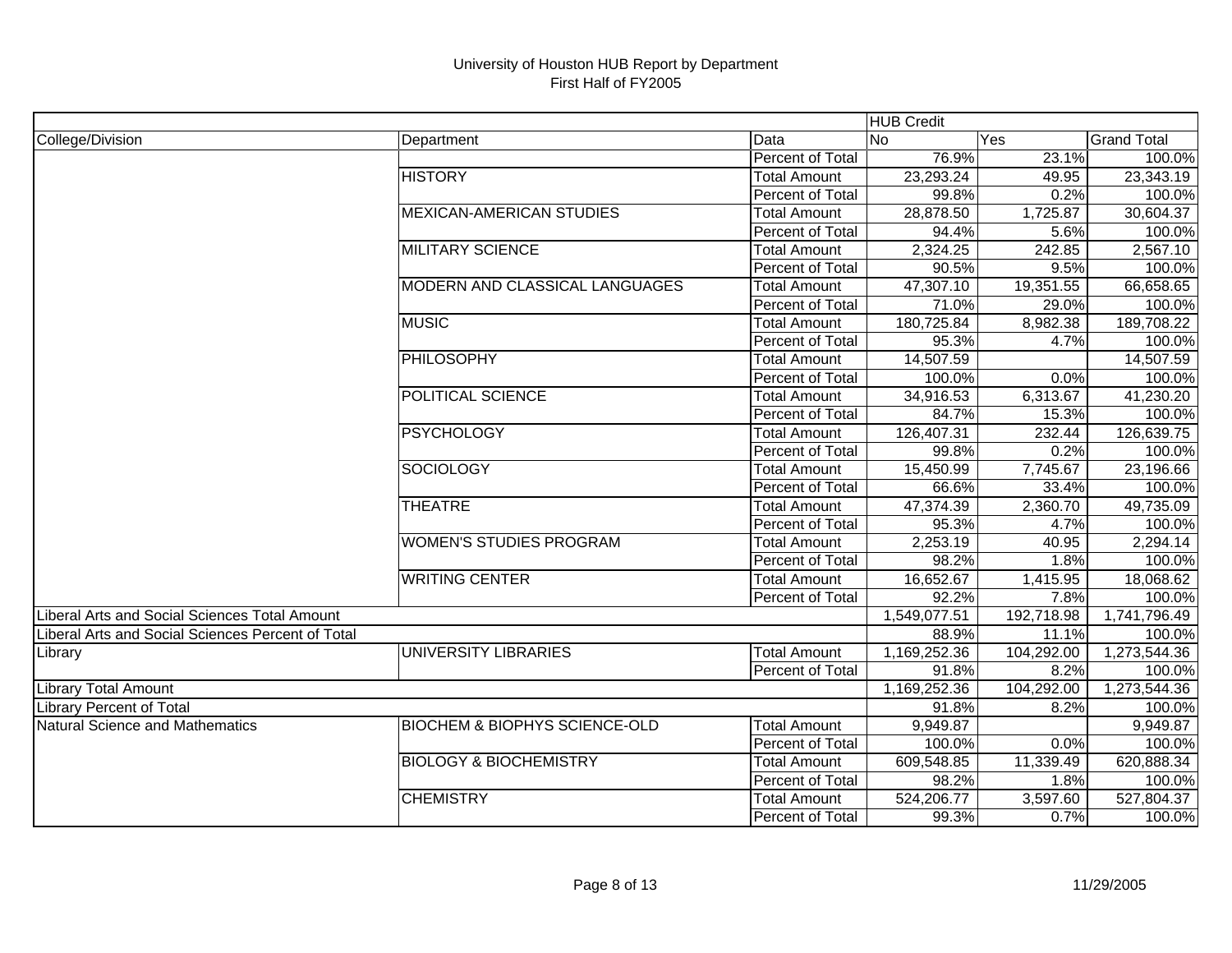|                                                  |                                           |                     | <b>HUB Credit</b> |           |                    |
|--------------------------------------------------|-------------------------------------------|---------------------|-------------------|-----------|--------------------|
| College/Division                                 | Department                                | Data                | No.               | Yes       | <b>Grand Total</b> |
|                                                  | <b>COMPUTER SCIENCE</b>                   | <b>Total Amount</b> | 166,462.52        | 15,225.03 | 181,687.55         |
|                                                  |                                           | Percent of Total    | 91.6%             | 8.4%      | 100.0%             |
|                                                  | <b>DEAN, NATURAL SCIENCE &amp; MATHE</b>  | <b>Total Amount</b> | 121, 122. 77      | 16,405.02 | 137,527.79         |
|                                                  |                                           | Percent of Total    | 88.1%             | 11.9%     | 100.0%             |
|                                                  | <b>GEOLOGY</b>                            | <b>Total Amount</b> | 582,230.91        | 3,367.37  | 585,598.28         |
|                                                  |                                           | Percent of Total    | 99.4%             | 0.6%      | 100.0%             |
|                                                  | <b>IMAQS</b>                              | <b>Total Amount</b> | 61,747.18         |           | 61,747.18          |
|                                                  |                                           | Percent of Total    | 100.0%            | 0.0%      | 100.0%             |
|                                                  | <b>INSTITUTE FOR MOLECULAR DESIGN</b>     | <b>Total Amount</b> | 1,140.28          |           | 1,140.28           |
|                                                  |                                           | Percent of Total    | 100.0%            | 0.0%      | 100.0%             |
|                                                  | <b>MATHEMATICS</b>                        | <b>Total Amount</b> | 92,765.95         | 23,951.28 | 116,717.23         |
|                                                  |                                           | Percent of Total    | 79.5%             | 20.5%     | 100.0%             |
|                                                  | <b>PHYSICS</b>                            | <b>Total Amount</b> | 122,264.41        | 9,653.03  | 131,917.44         |
|                                                  |                                           | Percent of Total    | 92.7%             | 7.3%      | 100.0%             |
| Natural Science and Mathematics Total Amount     |                                           |                     | 2,291,439.51      | 83,538.82 | 2,374,978.33       |
| Natural Science and Mathematics Percent of Total |                                           |                     | 96.5%             | 3.5%      | 100.0%             |
| Optometry                                        | <b>DEAN, OPTOMETRY</b>                    | <b>Total Amount</b> | 523,923.61        | 67,055.83 | 590,979.44         |
|                                                  |                                           | Percent of Total    | 88.7%             | 11.3%     | 100.0%             |
|                                                  | <b>OPT VISION SCIENCES</b>                | <b>Total Amount</b> | 105,394.34        | 2,783.83  | 108,178.17         |
|                                                  |                                           | Percent of Total    | 97.4%             | 2.6%      | 100.0%             |
|                                                  | <b>OPTOMETRY CLINIC</b>                   | <b>Total Amount</b> | 150,229.39        | 14,797.42 | 165,026.81         |
|                                                  |                                           | Percent of Total    | 91.0%             | 9.0%      | 100.0%             |
| <b>Optometry Total Amount</b>                    |                                           |                     | 779,547.34        | 84,637.08 | 864,184.42         |
| <b>Optometry Percent of Total</b>                |                                           |                     | 90.2%             | 9.8%      | 100.0%             |
| Pharmacy                                         | <b>CLINICAL PHARMACY &amp; ADMINISTRA</b> | Total Amount        | 80,721.59         | 1,720.75  | 82,442.34          |
|                                                  |                                           | Percent of Total    | 97.9%             | 2.1%      | 100.0%             |
|                                                  | <b>DEAN, PHARMACY</b>                     | <b>Total Amount</b> | 423,703.27        | 32,036.55 | 455,739.82         |
|                                                  |                                           | Percent of Total    | 93.0%             | 7.0%      | 100.0%             |
|                                                  | <b>INSTITUTE FOR DRUG EDUCATION</b>       | <b>Total Amount</b> | 1,005.47          |           | 1,005.47           |
|                                                  |                                           | Percent of Total    | 100.0%            | 0.0%      | 100.0%             |
|                                                  | PHARMACOLOGICAL & PHARMACEUTIC            | <b>Total Amount</b> | 214,503.85        | 678.25    | 215,182.10         |
|                                                  |                                           | Percent of Total    | 99.7%             | 0.3%      | 100.0%             |
| Pharmacy Total Amount                            |                                           |                     | 719,934.18        | 34,435.55 | 754,369.73         |
| <b>Pharmacy Percent of Total</b>                 |                                           |                     | 95.4%             | 4.6%      | 100.0%             |
| President                                        | <b>AFFIRMATIVE ACTION</b>                 | <b>Total Amount</b> | 2,308.87          | 1,307.71  | 3,616.58           |
|                                                  |                                           | Percent of Total    | 63.8%             | 36.2%     | 100.0%             |
|                                                  | <b>CONTRACTS ADMINISTRATION</b>           | <b>Total Amount</b> | 1,101.45          | 777.22    | 1,878.67           |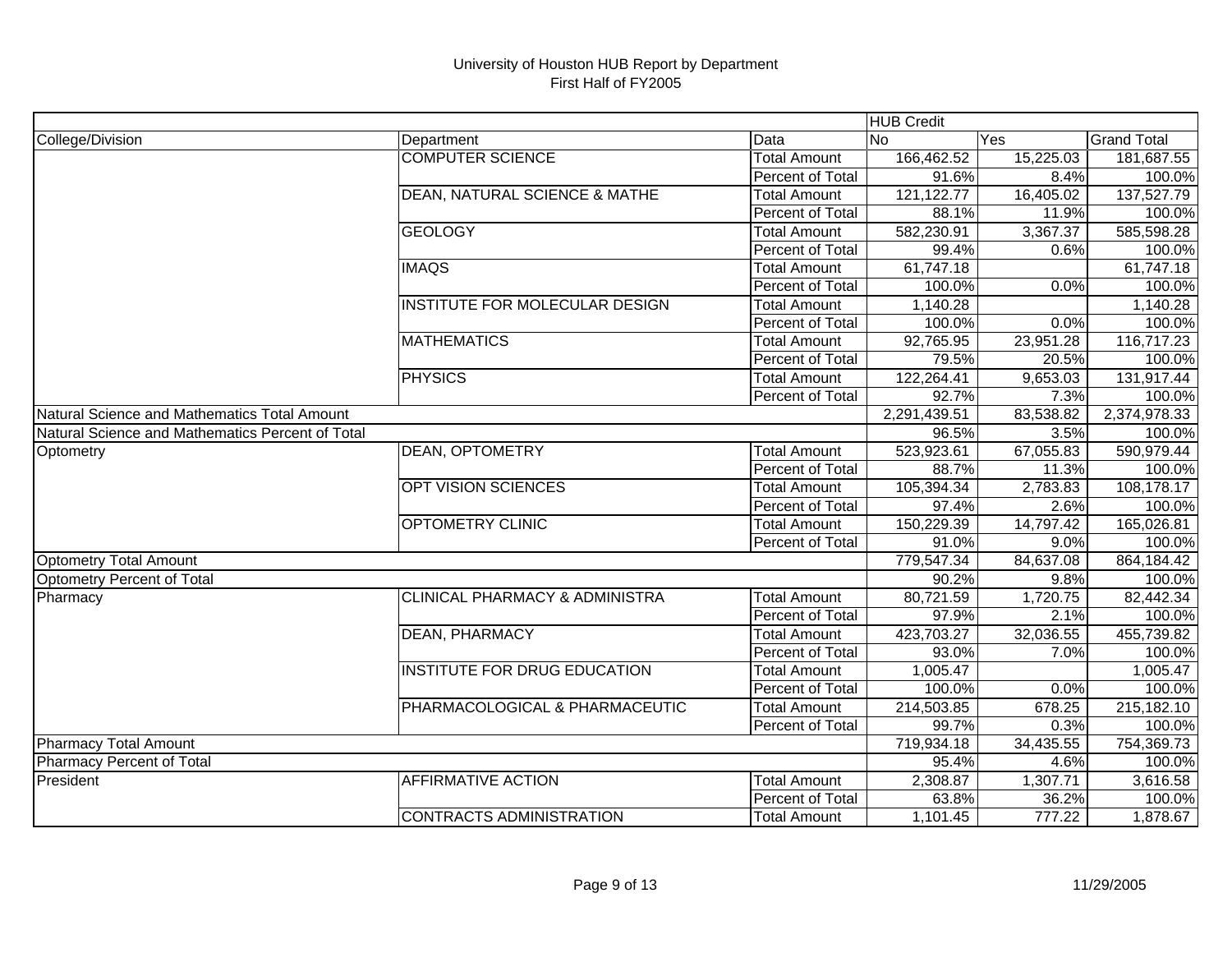|                                   |                                    |                         | <b>HUB Credit</b> |           |                    |
|-----------------------------------|------------------------------------|-------------------------|-------------------|-----------|--------------------|
| College/Division                  | Department                         | Data                    | lNo               | Yes       | <b>Grand Total</b> |
|                                   |                                    | Percent of Total        | 58.6%             | 41.4%     | 100.0%             |
|                                   | <b>INTERCOLLEGIATE ATHLETICS</b>   | <b>Total Amount</b>     | 1,667,770.26      | 46,464.58 | 1,714,234.84       |
|                                   |                                    | Percent of Total        | 97.3%             | 2.7%      | 100.0%             |
|                                   | OFFICE OF SPECIAL EVENTS           | <b>Total Amount</b>     | 230,982.43        | 14,900.35 | 245,882.78         |
|                                   |                                    | Percent of Total        | 93.9%             | 6.1%      | 100.0%             |
|                                   | <b>PRESIDENT</b>                   | <b>Total Amount</b>     | 14,824.85         | 2,537.74  | 17,362.59          |
|                                   |                                    | Percent of Total        | 85.4%             | 14.6%     | 100.0%             |
|                                   | <b>STAFF COUNCIL</b>               | <b>Total Amount</b>     | 2,237.24          | 79.49     | 2,316.73           |
|                                   |                                    | Percent of Total        | 96.6%             | 3.4%      | 100.0%             |
| <b>President Total Amount</b>     |                                    |                         | 1,919,225.10      | 66,067.09 | 1,985,292.19       |
| <b>President Percent of Total</b> |                                    |                         | 96.7%             | 3.3%      | 100.0%             |
| Research                          | ALLIED GEOPHYSICAL LABORATORIE     | <b>Total Amount</b>     | 7,961.20          |           | 7,961.20           |
|                                   |                                    | Percent of Total        | 100.0%            | 0.0%      | 100.0%             |
|                                   | <b>ANIMAL CARE OPERATIONS</b>      | <b>Total Amount</b>     | 45,805.86         | 9,391.56  | 55,197.42          |
|                                   |                                    | Percent of Total        | 83.0%             | 17.0%     | 100.0%             |
|                                   | ENVIRONMENTAL INSTIT-HOUSTON       | <b>Total Amount</b>     | 597.02            |           | 597.02             |
|                                   |                                    | Percent of Total        | 100.0%            | 0.0%      | 100.0%             |
|                                   | <b>GRANTS AND CONTRACTS</b>        | <b>Total Amount</b>     | 27,044.32         | 871.17    | 27,915.49          |
|                                   |                                    | Percent of Total        | 96.9%             | 3.1%      | 100.0%             |
|                                   | <b>HOUSTON COASTAL CENTER</b>      | <b>Total Amount</b>     | 3,358.01          |           | 3,358.01           |
|                                   |                                    | Percent of Total        | 100.0%            | 0.0%      | 100.0%             |
|                                   | <b>INSTITUTE FOR SPACE SYSTEMS</b> | <b>Total Amount</b>     | 3,592.50          |           | 3,592.50           |
|                                   |                                    | Percent of Total        | 100.0%            | 0.0%      | 100.0%             |
|                                   | MAT. RES. SCI & ENGR. CTR          | <b>Total Amount</b>     | 62,894.95         | 339.00    | 63,233.95          |
|                                   |                                    | Percent of Total        | 99.5%             | 0.5%      | 100.0%             |
|                                   | OFFICE OF TECHNOLOGY MANAGEMEN     | <b>Total Amount</b>     | 22,251.15         | 1,941.49  | 24,192.64          |
|                                   |                                    | Percent of Total        | 92.0%             | 8.0%      | 100.0%             |
|                                   | <b>RESEARCH</b>                    | <b>Total Amount</b>     | 163,855.15        | 10,441.50 | 174,296.65         |
|                                   |                                    | Percent of Total        | 94.0%             | 6.0%      | 100.0%             |
|                                   | <b>RESEARCH FINANCIAL SERVICES</b> | <b>Total Amount</b>     | 456.43            | 5,055.53  | 5,511.96           |
|                                   |                                    | Percent of Total        | 8.3%              | 91.7%     | 100.0%             |
|                                   | <b>RESEARCH INFORMATION CENTER</b> | <b>Total Amount</b>     | 118,773.40        | 33,142.57 | 151,915.97         |
|                                   |                                    | Percent of Total        | 78.2%             | 21.8%     | 100.0%             |
|                                   | RESEARCH POLICIES/COMP/COMMITT     | <b>Total Amount</b>     | 1,438.72          | 2,644.84  | 4,083.56           |
|                                   |                                    | Percent of Total        | 35.2%             | 64.8%     | 100.0%             |
|                                   | <b>SPACE VACUUM EPITAXY CENTER</b> | <b>Total Amount</b>     | 50,650.27         | 154.46    | 50,804.73          |
|                                   |                                    | <b>Percent of Total</b> | 99.7%             | 0.3%      | 100.0%             |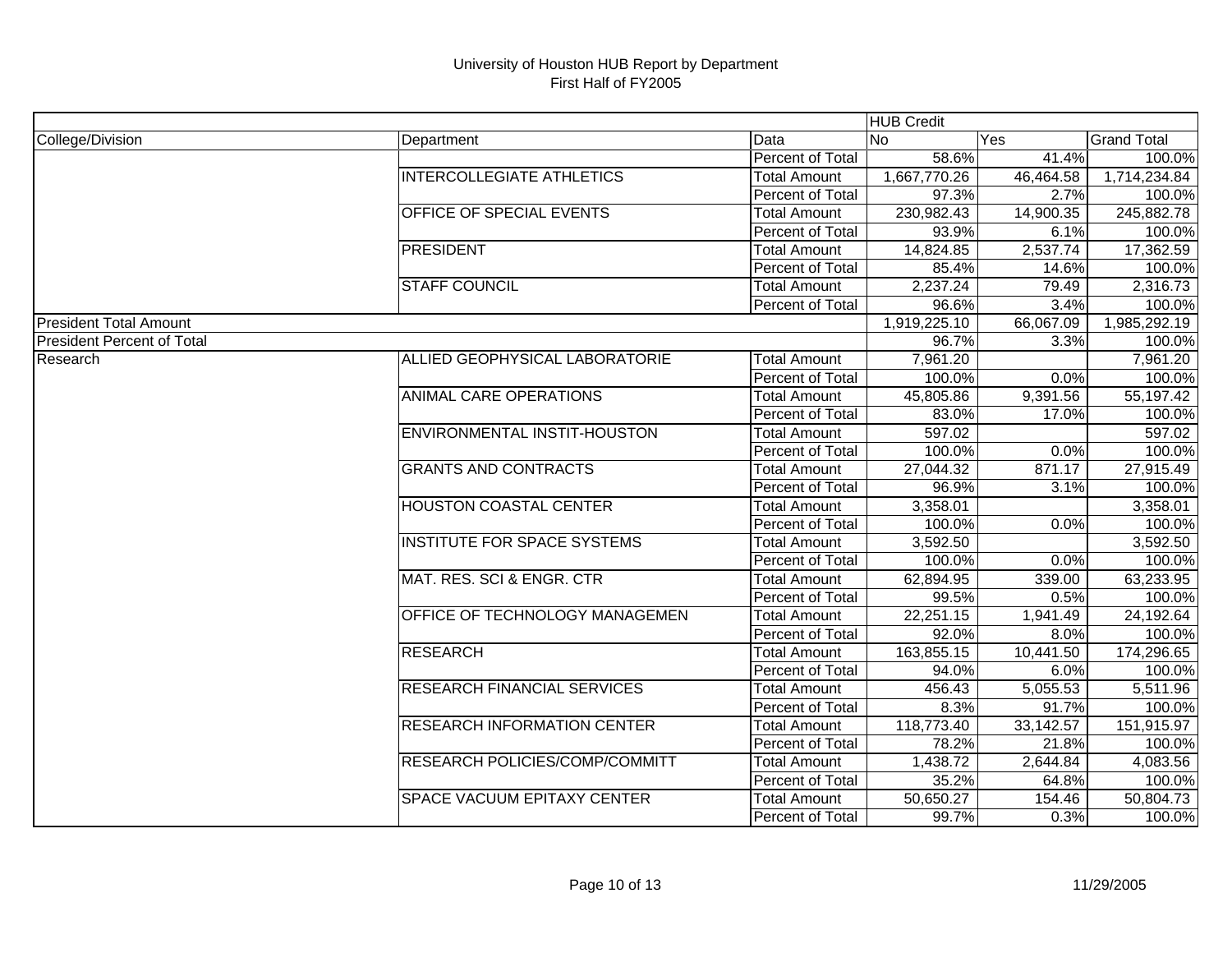|                                  |                                          |                     | <b>HUB Credit</b> |                        |                    |
|----------------------------------|------------------------------------------|---------------------|-------------------|------------------------|--------------------|
| College/Division                 | Department                               | Data                | <b>No</b>         | Yes                    | <b>Grand Total</b> |
|                                  | <b>SUPER CONDUCT &amp; ADV MATERIALS</b> | <b>Total Amount</b> | 781,181.16        | 7,965.72               | 789,146.88         |
|                                  |                                          | Percent of Total    | 99.0%             | 1.0%                   | 100.0%             |
|                                  | <b>TIMES</b>                             | <b>Total Amount</b> | 89,909.31         | $\overline{14,}451.63$ | 104,360.94         |
|                                  |                                          | Percent of Total    | 86.2%             | 13.8%                  | 100.0%             |
|                                  | TX LEARNING/COMPUTATIONAL CTR            | <b>Total Amount</b> | 1,579,559.65      | 21,532.03              | 1,601,091.68       |
|                                  |                                          | Percent of Total    | 98.7%             | 1.3%                   | 100.0%             |
| <b>Research Total Amount</b>     |                                          |                     | 2,959,329.10      | 107,931.50             | 3,067,260.60       |
| <b>Research Percent of Total</b> |                                          |                     | 96.5%             | 3.5%                   | 100.0%             |
| <b>Student Affairs</b>           | <b>CAMPUS ACTIVITIES</b>                 | <b>Total Amount</b> | 74,719.34         | 529.95                 | 75,249.29          |
|                                  |                                          | Percent of Total    | 99.3%             | 0.7%                   | 100.0%             |
|                                  | <b>CENTER FOR STUDENTS W/DISABILI</b>    | <b>Total Amount</b> | 45,051.79         | 306.63                 | 45,358.42          |
|                                  |                                          | Percent of Total    | 99.3%             | 0.7%                   | 100.0%             |
|                                  | <b>CHILD CARE CENTER</b>                 | <b>Total Amount</b> | 29,541.92         | 5,161.05               | 34,702.97          |
|                                  |                                          | Percent of Total    | 85.1%             | 14.9%                  | 100.0%             |
|                                  | <b>COUNSELING AND PSYCH SVCS</b>         | <b>Total Amount</b> | 15,638.39         |                        | 15,638.39          |
|                                  |                                          | Percent of Total    | 100.0%            | 0.0%                   | 100.0%             |
|                                  | <b>CULLEN PERFORMANCE HALL</b>           | <b>Total Amount</b> | 13,612.81         |                        | 13,612.81          |
|                                  |                                          | Percent of Total    | 100.0%            | 0.0%                   | 100.0%             |
|                                  | <b>DEAN OF STUDENTS</b>                  | <b>Total Amount</b> | 5,963.49          | 3,623.91               | 9,587.40           |
|                                  |                                          | Percent of Total    | 62.2%             | 37.8%                  | 100.0%             |
|                                  | INT'L STUDENT & SCHOLAR SERVIC           | <b>Total Amount</b> | 21,296.93         |                        | 21,296.93          |
|                                  |                                          | Percent of Total    | 100.0%            | 0.0%                   | 100.0%             |
|                                  | <b>INTRAMURALS &amp; RECREATION</b>      | <b>Total Amount</b> | 113,690.43        | 14,890.22              | 128,580.65         |
|                                  |                                          | Percent of Total    | 88.4%             | 11.6%                  | 100.0%             |
|                                  | LEARNING AND ASSESSMENT SVCS             | <b>Total Amount</b> | 93.32             |                        | 93.32              |
|                                  |                                          | Percent of Total    | 100.0%            | 0.0%                   | 100.0%             |
|                                  | LEARNING SUPPORT SERVICES                | <b>Total Amount</b> | 21,984.98         | 96.00                  | 22,080.98          |
|                                  |                                          | Percent of Total    | 99.6%             | 0.4%                   | 100.0%             |
|                                  | <b>RELIGION CENTER</b>                   | <b>Total Amount</b> | 4,283.87          |                        | 4,283.87           |
|                                  |                                          | Percent of Total    | 100.0%            | 0.0%                   | 100.0%             |
|                                  | <b>RESIDENTIAL LIFE &amp; HOUSING</b>    | Total Amount        | 2,632,866.52      | 39,243.93              | 2,672,110.45       |
|                                  |                                          | Percent of Total    | 98.5%             | 1.5%                   | 100.0%             |
|                                  | <b>STUDENT AFFAIRS</b>                   | <b>Total Amount</b> | 38,460.58         | 363.00                 | 38,823.58          |
|                                  |                                          | Percent of Total    | 99.1%             | 0.9%                   | 100.0%             |
|                                  | <b>STUDENT HEALTH CENTER</b>             | <b>Total Amount</b> | 114,272.36        |                        | 114,272.36         |
|                                  |                                          | Percent of Total    | 100.0%            | 0.0%                   | 100.0%             |
|                                  | <b>STUDENT PHARMACY</b>                  | <b>Total Amount</b> | 4,803.68          |                        | 4,803.68           |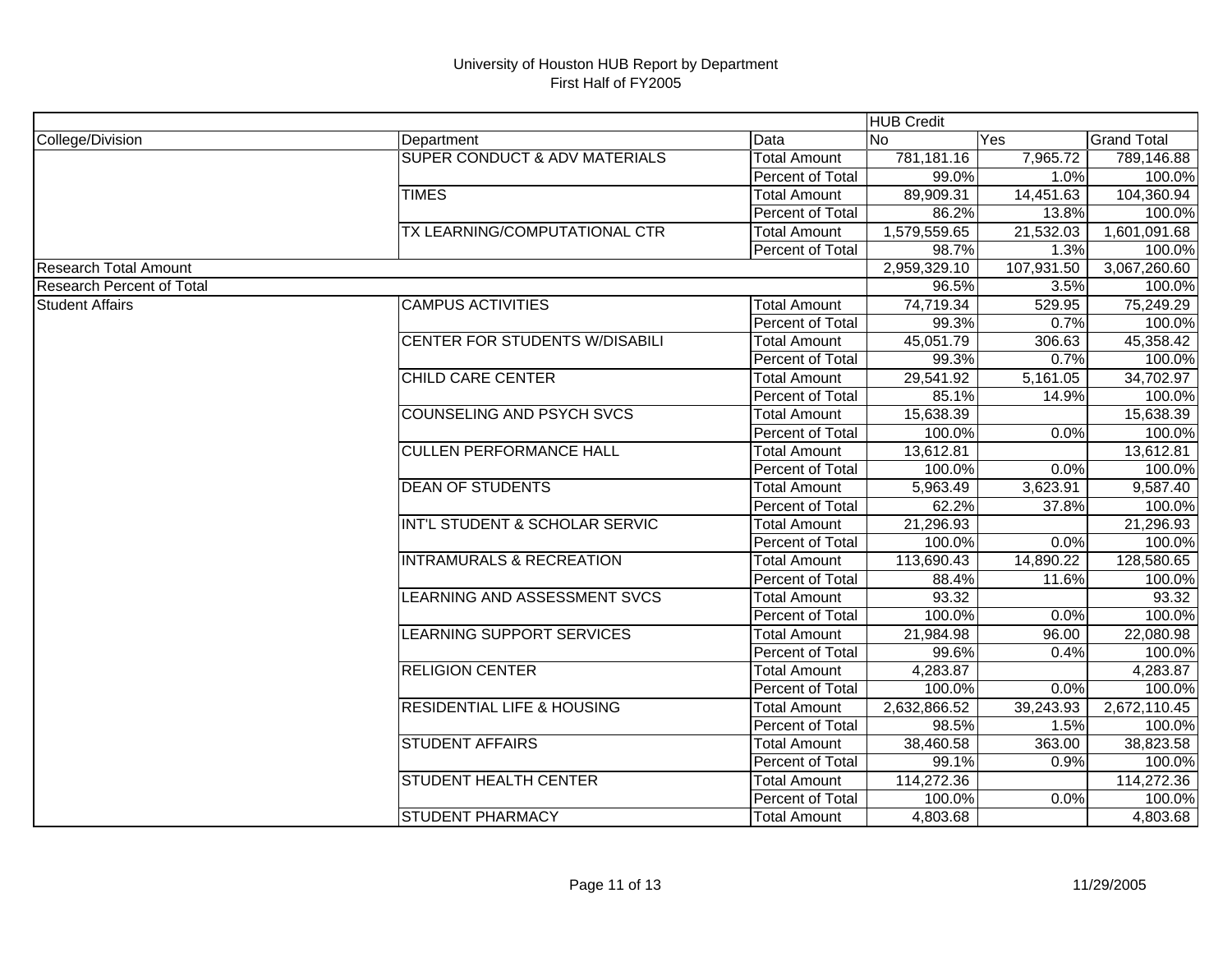|                                         |                                         |                     | <b>HUB Credit</b> |            |                    |
|-----------------------------------------|-----------------------------------------|---------------------|-------------------|------------|--------------------|
| College/Division                        | Department                              | Data                | <b>No</b>         | Yes        | <b>Grand Total</b> |
|                                         |                                         | Percent of Total    | 100.0%            | 0.0%       | 100.0%             |
|                                         | <b>STUDENT PUBLICATIONS</b>             | <b>Total Amount</b> | 8,020.65          |            | 8,020.65           |
|                                         |                                         | Percent of Total    | 100.0%            | 0.0%       | 100.0%             |
|                                         | UNIVERSITY CAREER SERVICES              | <b>Total Amount</b> | 41,315.36         | 589.02     | 41,904.38          |
|                                         |                                         | Percent of Total    | 98.6%             | 1.4%       | 100.0%             |
|                                         | <b>UNIVERSITY CENTER</b>                | <b>Total Amount</b> | 245,286.92        | 20,898.61  | 266,185.53         |
|                                         |                                         | Percent of Total    | 92.1%             | 7.9%       | 100.0%             |
|                                         | UNIVERSITY TESTING SERVICES             | <b>Total Amount</b> | 73,667.22         | 1,168.71   | 74,835.93          |
|                                         |                                         | Percent of Total    | 98.4%             | 1.6%       | 100.0%             |
|                                         | <b>URBAN EXPERIENCE VPSA</b>            | <b>Total Amount</b> | 6,897.98          |            | 6,897.98           |
|                                         |                                         | Percent of Total    | 100.0%            | 0.0%       | 100.0%             |
|                                         | <b>VETERAN SERVICES</b>                 | <b>Total Amount</b> | 5,555.84          | 1,110.07   | 6,665.91           |
|                                         |                                         | Percent of Total    | 83.3%             | 16.7%      | 100.0%             |
| <b>Student Affairs Total Amount</b>     |                                         |                     | 3,517,024.38      | 87,981.10  | 3,605,005.48       |
| <b>Student Affairs Percent of Total</b> |                                         |                     | 97.6%             | 2.4%       | 100.0%             |
| Technology                              | CENTER FOR TECHNOLOGY LITERACY          | <b>Total Amount</b> | 33,093.93         |            | 33,093.93          |
|                                         |                                         | Percent of Total    | 100.0%            | 0.0%       | 100.0%             |
|                                         | <b>CIVIL/MECH/RELATED TECH</b>          | <b>Total Amount</b> | 44,836.02         |            | 44,836.02          |
|                                         |                                         | Percent of Total    | 100.0%            | 0.0%       | 100.0%             |
|                                         | <b>DEAN, TECHNOLOGY</b>                 | <b>Total Amount</b> | 223,550.65        | 10,017.94  | 233,568.59         |
|                                         |                                         | Percent of Total    | 95.7%             | 4.3%       | 100.0%             |
|                                         | <b>ENGINEERING TECHNOLOGY</b>           | <b>Total Amount</b> | 214,250.54        | 20,407.27  | 234,657.81         |
|                                         |                                         | Percent of Total    | 91.3%             | 8.7%       | 100.0%             |
|                                         | HUMAN DEVELOP AND CONSUMER SCI          | <b>Total Amount</b> | 203,544.60        | 1,303.00   | 204,847.60         |
|                                         |                                         | Percent of Total    | 99.4%             | 0.6%       | 100.0%             |
|                                         | <b>INFORMATION &amp; LOGISTICS TECH</b> | <b>Total Amount</b> | 344,854.45        | 96,470.95  | 441,325.40         |
|                                         |                                         | Percent of Total    | 78.1%             | 21.9%      | 100.0%             |
| <b>Technology Total Amount</b>          |                                         |                     | 1,064,130.19      | 128,199.16 | 1,192,329.35       |
| <b>Technology Percent of Total</b>      |                                         |                     | 89.2%             | 10.8%      | 100.0%             |
| <b>University Advancement</b>           | ADVANCEMENT INFORMATION SVCS            | <b>Total Amount</b> | 13,272.44         | 5,056.86   | 18,329.30          |
|                                         |                                         | Percent of Total    | 72.4%             | 27.6%      | 100.0%             |
|                                         | <b>ANNUAL GIVING</b>                    | <b>Total Amount</b> | 134,600.66        | 3,172.93   | 137,773.59         |
|                                         |                                         | Percent of Total    | 97.7%             | 2.3%       | 100.0%             |
|                                         | <b>DEVELOPMENT</b>                      | <b>Total Amount</b> | 170,210.86        | 6,571.38   | 176,782.24         |
|                                         |                                         | Percent of Total    | 96.3%             | 3.7%       | 100.0%             |
|                                         | <b>DEVELOPMENT RESEARCH</b>             | <b>Total Amount</b> | 16,755.41         |            | 16,755.41          |
|                                         |                                         | Percent of Total    | 100.0%            | 0.0%       | 100.0%             |